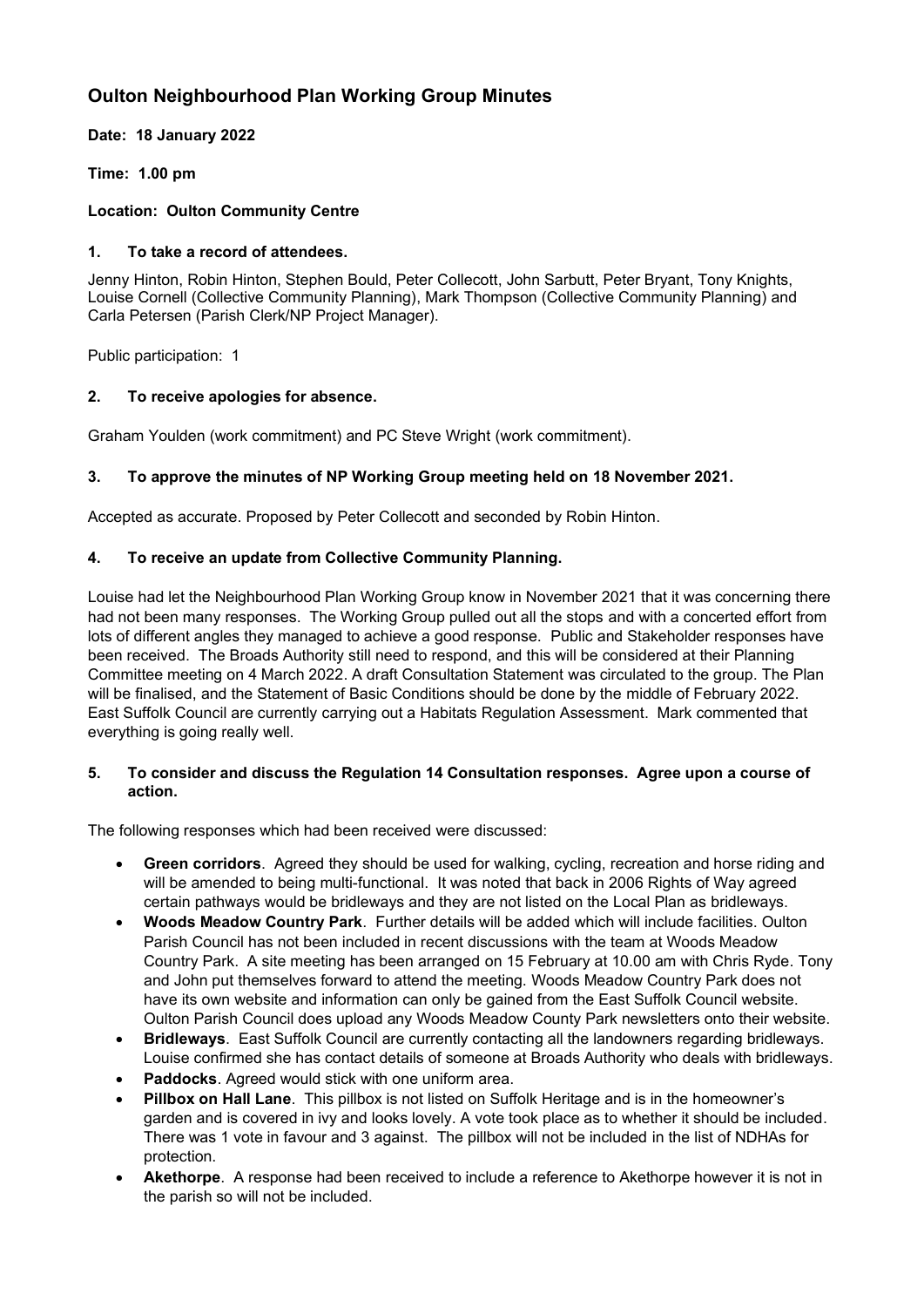- **Speeding**. The member of the public confirmed he had received a letter from SCC Highways asking for residents' comments regarding increasing the speed on Oulton Street from 20 mph to 30 mph and lifting the parking restrictions in the parking layby. SCC had sent the letter to every resident in Oulton Street. There has been regular community engagement regarding speeding traffic, the Police had been consulted and attended a meeting at Oulton Community Centre, articles had been written in the Oulton Messenger Newsletter and speeding concerns are recorded in the Oulton Parish Council minutes and the Neighbourhood Plan Working Group minutes. Over the years a variety of traffic calming measures have been tried out with some only last briefly as they caused worse problems. Robin confirmed he had reported the faded road markings to SCC Highways and had been provided with a reference number. SCC had replied saying the works currently do not meet the criteria for being carried out however they will continue to monitor the situation. It was noted that when the Third Crossing is eventually in use there should be a reduction of traffic using Oulton Street. The member of the public was disruptive and had to be put in his place several times.
- **AECOM**. A response had been received to reference the NDHA in the Design Guide. AECOM had previously confirmed that no further alterations would be allowed to the report, so it was agreed there was no point in contacting AECOM. The reference to NDHAs will be included in the future when a review is carried out on the Plan.
- **Workhouse**. The Workhouse had been demolished about 15/20 years ago. It was agreed the area and the burial site was worth noting. In the future a plaque or memorial stone will be erected as a reminder.
- **Historic England.** Uncertain how CIL monies could be used in Oulton for future projects however consideration will be given. Oulton Parish Council will, when approached by the Planning Department, consider recommending where appropriate historical local references to influence new road names.
- **SCC.** Fully support their endeavours regarding dementia. Recommended reference will be included.
- **SCC.** Whiting Road is a caged area, has no green space and is always locked up. Agreed to remove it as a play area and will instead be included in a Community Facilities Policy in the future.

Louise and Mark left at 2.35 pm and were thanked for all their work.

#### **6. To review the draft Oulton Neighbourhood Plan Consultation Statement. Agree upon a course of action.**

Unfortunately, the previous agenda items had taken longer than expected. Carla had gone through the draft Consultation Statement and made comments. It was confirmed that as Louise and Mark had already left these comments would be emailed to Louise and Mark.

#### **7. To receive an update from the NP Project Manager.**

Forwarded to Louise and Mark all Consultation responses. Worked with Louise on the draft Consultation Statement. Circulated documents as necessary to group members. Uploaded documents onto the Oulton Parish Council website. Reviewed the funding budget figures.

#### **8. To receive an update from NP Working Group members.**

Carla confirmed she had chased up again the outstanding installation of benches and bins. Hopefully by the next Parish Council meeting progress will have been made.

Jenny confirmed that when the weather is better a small team of volunteers with tidy up the area around the Village Sign.

John requested that if there were any Treebilee trees going spare Jenkins Green could do with two oak trees to replace the ones which had been cut down.

#### **9. To review timescales and consider what we need to do to keep to key milestones.**

Louise will revise the Plan and the Consultation Statement.